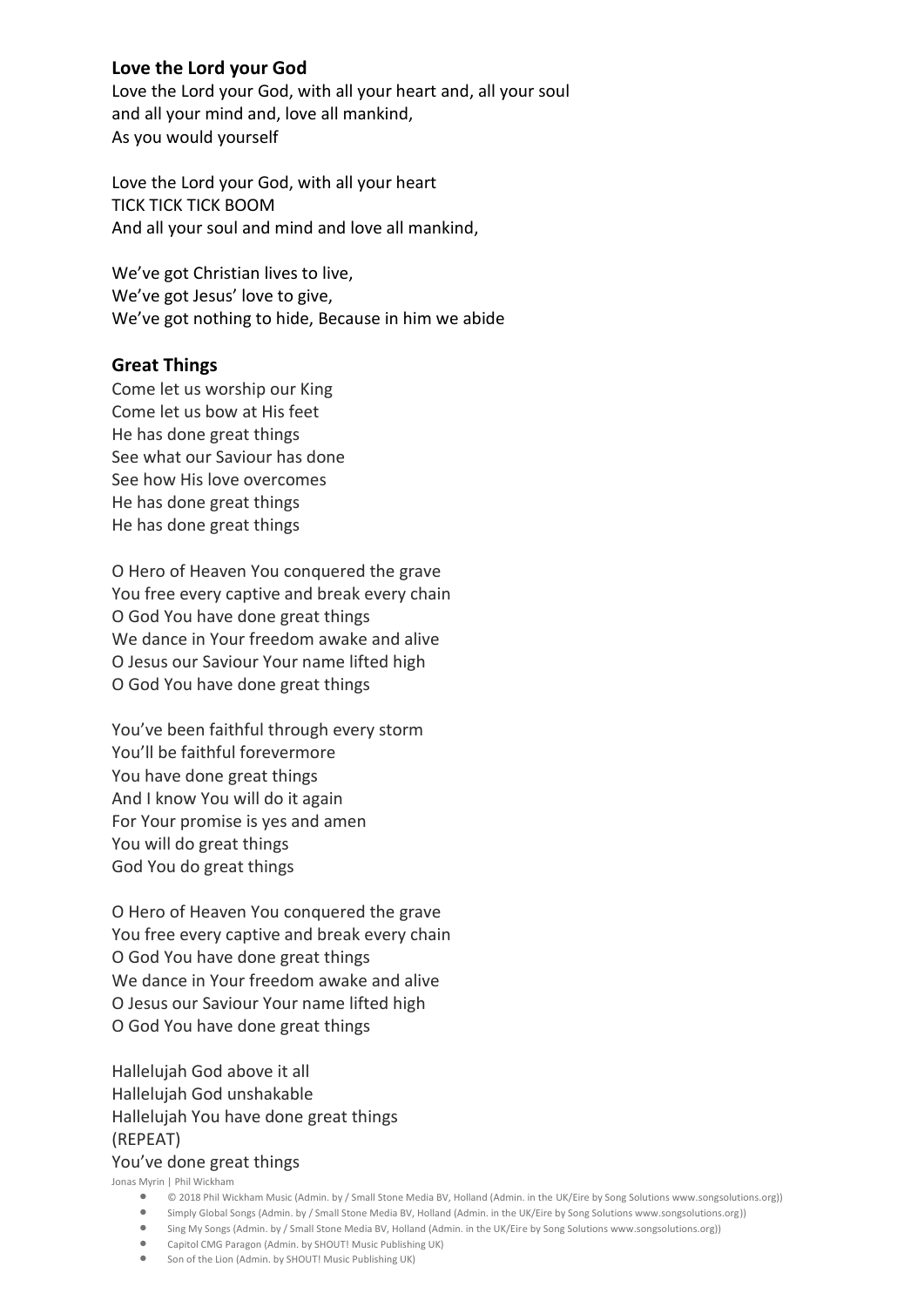# **The Lion and the Lamb**

He's coming on the clouds Kings and kingdoms will bow down And every chain will break As broken hearts declare His praise For who can stop the Lord Almighty

Our God is the Lion The Lion of Judah He's roaring with power And fighting our battles And every knee will bow before Him Our God is the Lamb The Lamb that was slain For the sins of the world His blood breaks the chains And every knee will bow before the Lion and the Lamb Every knee will bow before Him

So open up the gates Make way before the King of kings The God who comes to save Is here to set the captives free For who can stop the Lord Almighty

Our God is the Lion The Lion of Judah He's roaring with power And fighting our battles And every knee will bow before Him

Our God is the Lamb The Lamb that was slain For the sins of the world His blood breaks the chains And every knee will bow before the Lion and the Lamb Every knee will bow before Him Who can stop the Lord Almighty Who can stop the Lord (Almighty)

Brenton Brown | Brian Johnson | Leeland Mooring

- © 2015 Meaux Mercy (Admin. by Capitol CMG Publishing)
- The Devil Is A Liar! Publishing (Admin. by Capitol CMG Publishing)
- Thankyou Music (Admin. by Integrity Music Ltd)
- Thankyou was chainning with the song Solutions)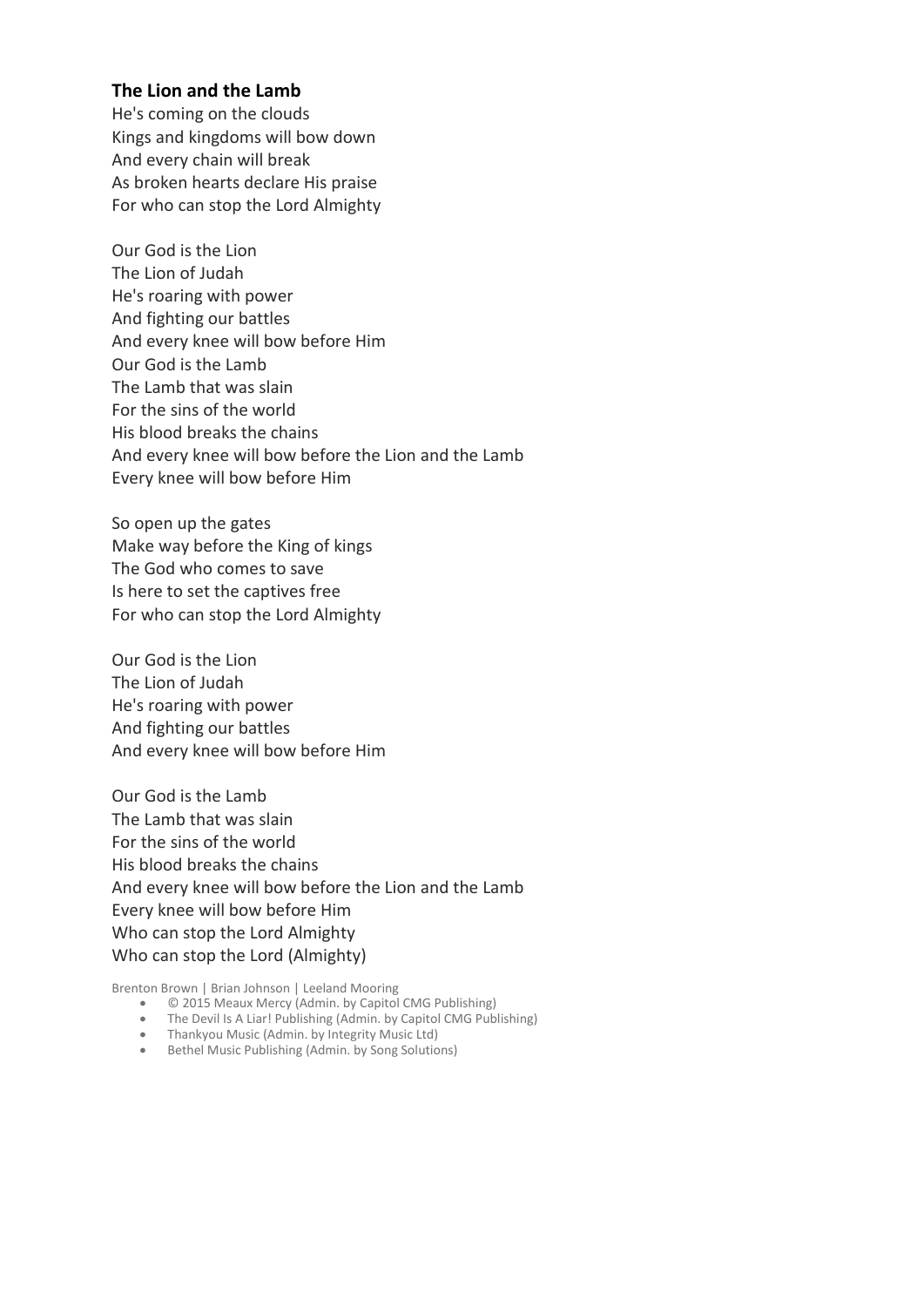## **Build your kingdom here**

Come set Your rule and reign In our hearts again Increase in us we pray Unveil why we're made Come set our hearts ablaze with hope Like wildfire in our very souls Holy Spirit come invade us now

We are Your church We need Your pow'r in us We seek Your kingdom first We hunger and we thirst Refuse to waste our lives For You're our joy and prize To see the captives' hearts released The hurt the sick the poor at peace We lay down our lives for heaven's cause.

We are Your church We pray revive this earth Build Your kingdom here Let the darkness fear Show Your mighty hand Heal our streets and land Set Your church on fire Win this nation back Change the atmosphere Build Your kingdom here we pray

Unleash Your kingdom's pow'r Reaching the near and far No force of hell can stop Your beauty changing hearts You made us for much more than this Awake the kingdom seed in us Fill us with the strength and love of Christ We are Your church We are the hope on earth

Build Your kingdom here Let the darkness fear Show Your mighty hand Heal our streets and land Set Your church on fire Win this nation back Change the atmosphere Build Your kingdom here we pray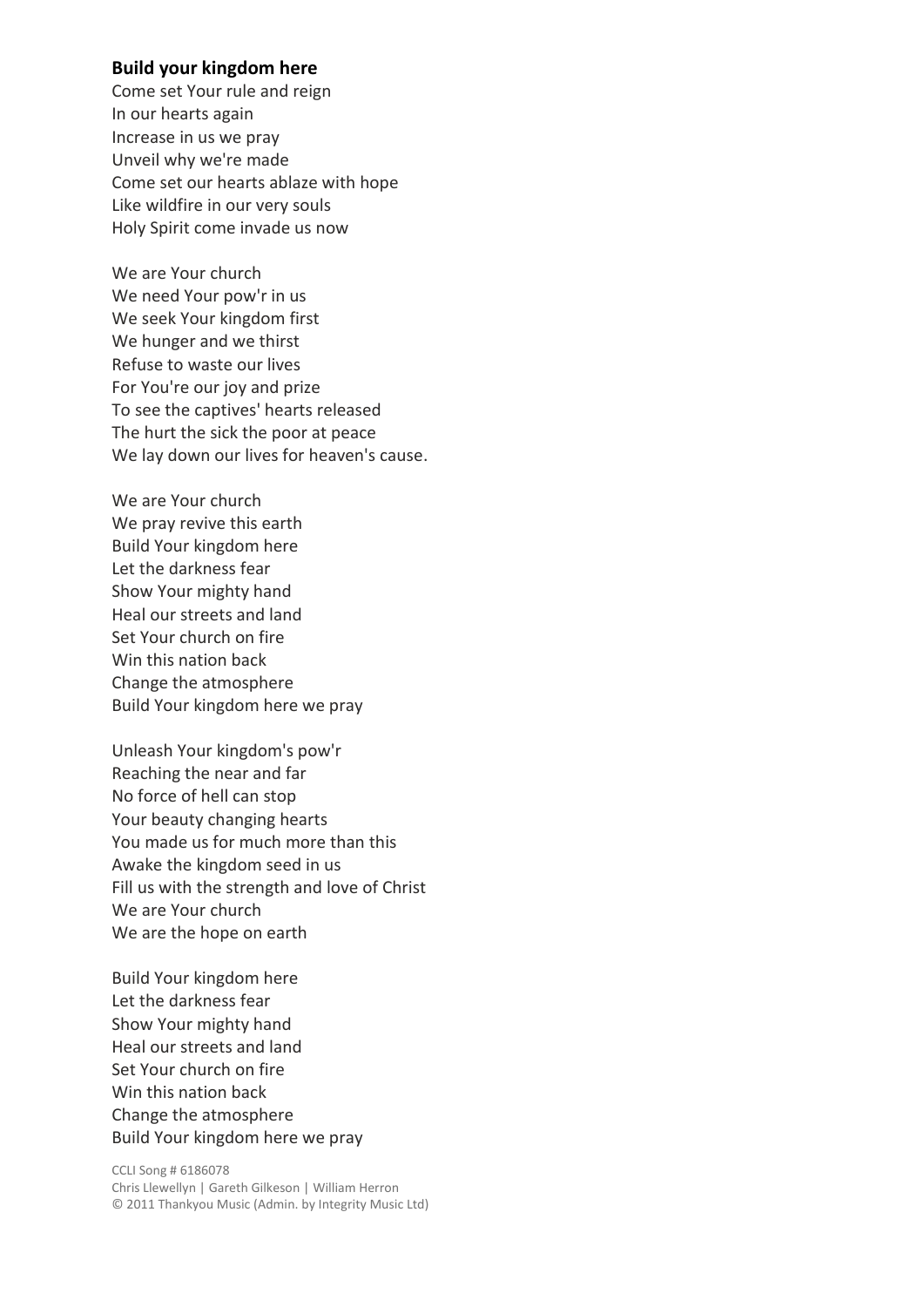#### **Here for you**

Let our praise be Your welcome Let our songs be a sign We are here for You We are here for You Let Your breath come from heaven Fill our hearts with Your life We are here for You We are here for You

To You our hearts are open Nothing here is hidden You are our one desire You alone are holy Only You are worthy God let Your fire fall down Let our shout be Your anthem Your renown fill the sky We are here for You We are here for You

Let Your Word move in power Let what's dead come to life We are here for You We are here for You

To You our hearts are open Nothing here is hidden You are our one desire You alone are holy Only You are worthy God let Your fire fall down

We welcome You with praise We welcome You with praise Almighty God of love Be welcome in this place (REPEAT)

Let ev'ry heart adore Let ev'ry soul awake Almighty God of love Be welcome in this place We welcome You with praise We welcome You with praise Almighty God of love Be welcome in this place

- Uesse Reeves | Matt Maher | Matt Redman | Tim Wanstall<br>
© 2011 Chrysalis Music Ltd. (Admin. by BMG Rights Management (US) LLC)<br>
sixsteps Music (Admin. by Capitol CMG Publishing)<br>
worshiptogether.com songs (Admin. by
	-
	-
	-